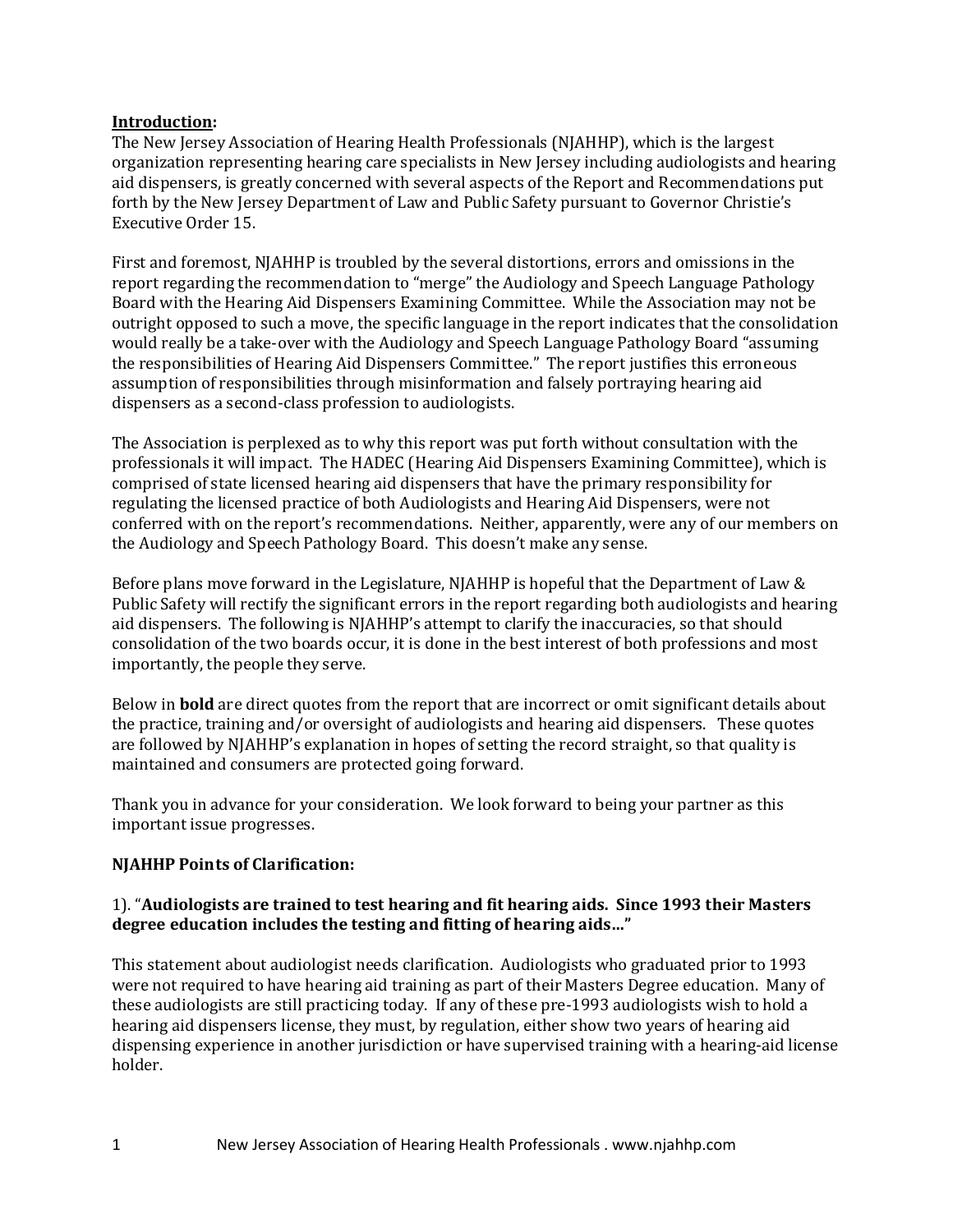The report implies that audiology graduates are automatically trained at a sufficient competency level to negate the need to be examined for a Hearing Aid Dispenser License. Current pass/fail rates for the New Jersey licensing examination still indicate that approximately 30% of Audiologists are not passing minimal competency on the NJ HADEC licensing exam, even with the AuD Doctoral level for audiologist in place. In fact, the relatively high failure rate of both audiologists and hearing aid dispensers for the rigorous Hearing Aid Dispensers Exam underscores the continued need for the public protection through both Audiologists and Hearing Aid Dispensers taking and successfully passing a minimum State competency exam.

### **2). "Thus their** (audiologists) **training is provided in an academic setting and includes didactic and practical experience with patients specific to hearing aid testing and fitting. They take a national audiology examination."**

The report blatantly fails to mention that hearing aid dispensers in New Jersey must also meet some of the most rigorous standards in the nation to be licensed. These professionals must pass the International Licensing Examination, which is used in 39 other states, in addition to New Jersey, that utilizes psychometrics to ensure validity and reliability of the test. The comprehensive exam is based on role delineation studies of regulated hearing instrument specialists.

In addition, hearing aid license candidates in New Jersey need to pass a written exam addressing the State's laws and regulation and undergo a rigorous, hands-on, practical examination of minimal competencies for hearing aid dispensing. If the Audiology and Speech-Language Pathology Advisory Committee were to assume the responsibilities of the Hearing Aid Dispensers Examining Committee, as implied in the report, NJAHHP is concerned how this important hearing aid licensing exam would be administered and graded. The report fails to provide details on this critical factor.

As it stands now, the Audiology and Speech-Language Pathology Advisory Board is comprised of two audiologists, two speech pathologists, and two community members, none of which are required to have any hearing aid experience at all. Clearly, this Committee is not sufficiently experienced in the subspecialty of Hearing Aid Dispensing to properly administer the hearing aid dispensers' exam. The examination was created to ensure quality and to protect consumers. Experienced practitioners in hearing aid dispensing must have balanced representation on any board that governs their licensing. It is vital to their profession and to the safety of the consumers they serve.

### **3). "In contrast** (to audiologists) **hearing aid dispensers…obtain an education which is not structured, is dependent on a relationship between an applicant and sponsor (who usually hires the individual once licensed) and involves an emphasis on sales techniques."**

This derogatory characterization demeans hearing aid dispensers; in addition, it disregards the HADEC requirement of minimum study that a hearing aid dispenser must undergo including both practical apprenticeship and study training regimen. Prior to licensure, hearing aid dispenser trainees are required to work alongside a licensed dispenser for a minimum of six months full time and have many hours of study in areas defined in the rules and regulations section of the New Jersey State Law regulating Hearing Aid Dispensers. During this supervised training of hearing aid dispensers, the candidates undergo extensive written and independent study centered on material that will be covered in the rigorous licensure examination. The statement that their training is focused primarily on sales techniques is totally off base. The truth is dispensing audiologists rely on hearing aid sales just as much as a traditional dispenser.